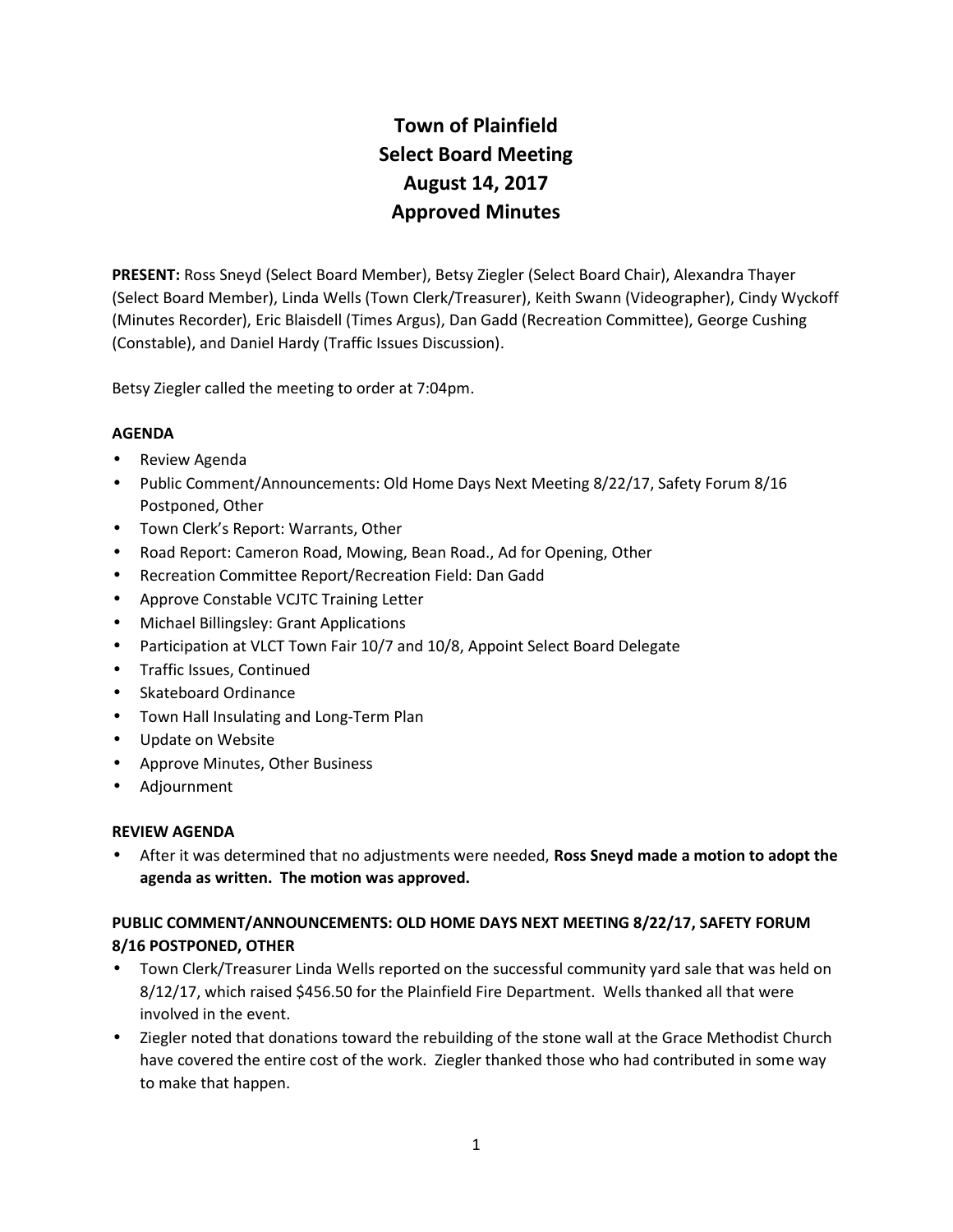- Ziegler announced that the Old Home Days Committee will be meeting on 8/22/17 at 6pm at the Municipal Building. Ziegler encouraged anyone with ideas or is otherwise interested to attend.
- Ziegler reported that the Safety Forum co-sponsored by the Town and the State Police Barracks in Middlesex has been cancelled due to a change in personnel who will be conducting the Forum. Ziegler hopes that the new officer, Sergeant Jerry Partin, will attend the next Select Board meeting.
- Reflecting on the recent events in Charlottesville, Virginia, Alexandra Thayer noted the inclusive guiding principles in Plainfield's Town Resources and Policing Policy that was passed in May.

# **TOWN CLERK'S REPORT: WARRANTS, OTHER**

- Wells presented information regarding dates, hours, and times of the Sheriff Department's patrols in Plainfield between April and July of this year for the Select Board to review, noting the increase in patrols in July. Sneyd raised the possibility of including a warned article at Town Meeting asking voters if they want to increase the amount that the Town pays for Sheriff Department patrols and/or if they would want to spend additional funds to hire the State Police to deal with both speeding and break-ins. Ziegler noted that she had spoken with an official from East Montpelier regarding the cost and coverage of State Police patrols in that town.
- Wells reported that Vermont's Occupational Safety and Health Administration (VOSHA) had recently conducted a random inspection on the Town Garage and Water/Wastewater Plant. The Town will be receiving citations for a couple of violations at the Town Garage, which may result in a fine. The code violations include a too-narrow stairway that needs to be replaced and an exit door that requires a panic bar and removal of a deadbolt. Wells has contacted someone to do the repair work. Thayer suggested contacting the League of Cities and Towns (VLCT), who had recently conducted an inspection at the site, yet did not note any problems with the stairway or door.
- Wells noted that she has talked with Dan Gadd about liability to the Town concerning the stakes sticking up from the ground at the horse shoe pit at the Recreation Field. In a call to VLCT, Wells was advised to take photographs for VLCT to make sure that the liability risk to the Town is low. Wells has also talked with Gadd about posting signage at the skateboard park regarding helmet use and other safety issues.
- **Sneyd made a motion to approve the following four warrants: two for 8/4/17 and two for 8/11/17.** Ziegler noted that according to a recent Open Meeting Law training, a second to motions is not needed because it is such a small board. **The motion was approved.**
- **Sneyd made a motion to approve a Fleet Permit for Hutch Crane and Pump Rental Corporation.** Thayer raised the issue of the weight of the trucks and the impact they have on local roads. Wells noted that a sticker will be affixed to the approval document requiring that the company contact the Plainfield's Road Foreman in the spring before using the roads to avoid damage to them. **Thayer stipulated that the motion be approved with the condition that the sticker regarding use of the roads in the spring accompany the approval as well as that all trucks will comply with the speed limits on roads in the Town of Plainfield. The motion was approved.**
- **Sneyd made a motion to approve the Access Permit application from Patty Edson at 1640 Upper Road, which had already been signed by the Road Foreman. The motion was approved.**

#### **ROAD REPORT: CAMERON ROAD, MOWING, BEAN ROAD., AD FOR OPENING, OTHER**

 Wells noted that Road Foreman Mike Nolan is still waiting for one bid and is not yet ready to discuss the purchase of the new truck.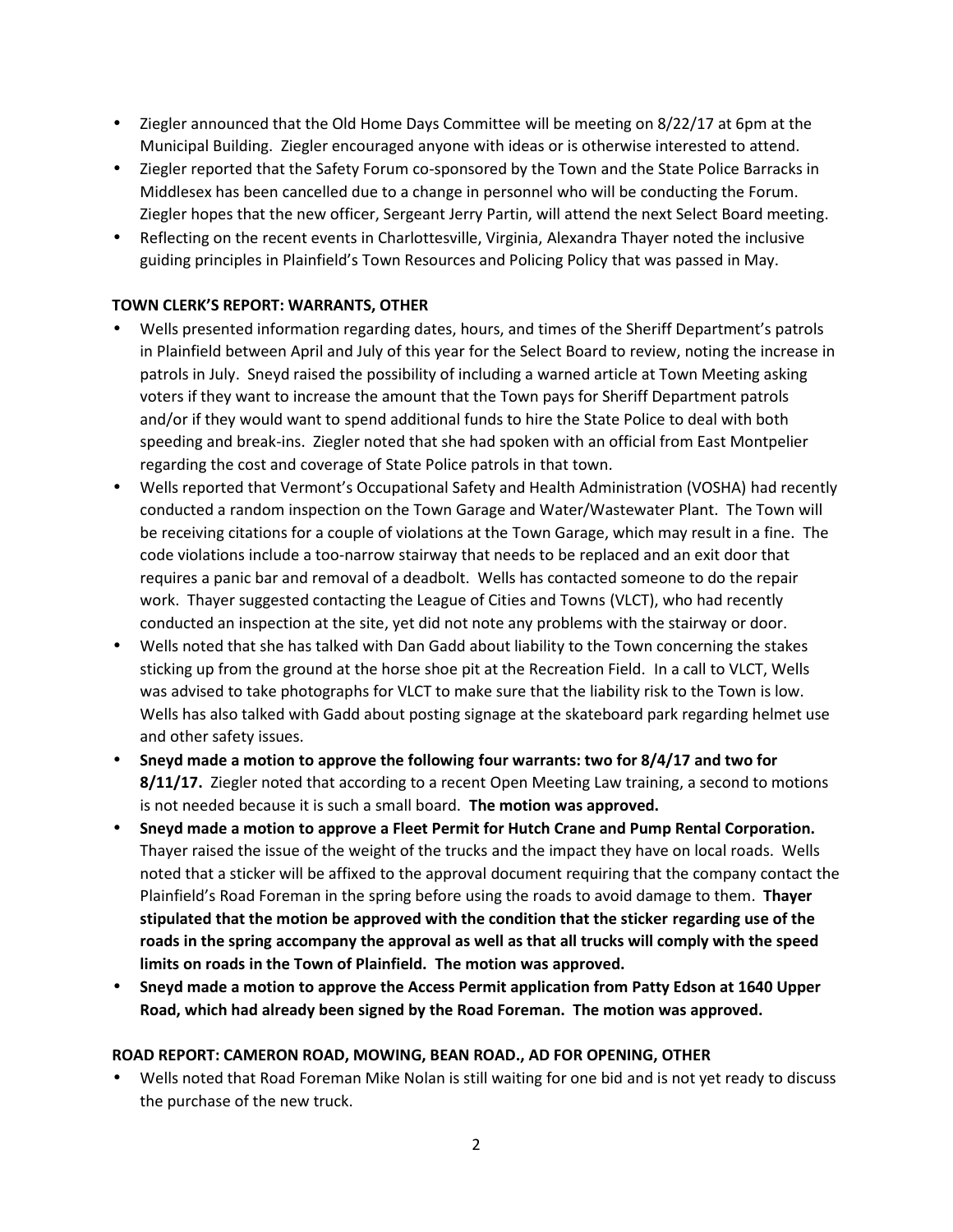- Wells reported that the roadside mowing tractor that the Road Crew has been using needs a new electric solenoid. Nolan is hoping that the company that owns the machine will come and fix it so that the mowing can be finished up by the end of this week.
- Wells stated that the Bean Road project has been delayed because the culvert is not ready. It will possibly arrive by 8/21/17, which means the work probably will not be done until September.
- $\bullet$  Ziegler noted that the stop sign lines in the Village are scheduled to be repainted on 8/16/17.
- Thayer reported that Road Commissioner Bram Towbin would like the advertisement for hiring a new Road Crew member extended. Wells agreed to re-advertise it in a number of places. Thayer noted that there is a road crew internship program operating in Barre that she has spoken about to Towbin.
- Wells gave an update on the Cameron Road house demolition project, noting that items will be moved from the house this week and the house itself will be demolished by the end of next week.
- Wells noted that the painting of the Town Hall Opera House will begin next week. Ziegler stated that the color decided upon was wheat for the main body with white trim.

# **RECREATION COMMITTEE REPORT/RECREATION FIELD: DAN GADD**

 Dan Gadd from the Recreation Committee was present to provide a report on the Recreation Field. Gadd noted that the skateboard park was the big project this summer and is approximately 90% completed. He listed a number of community people who are helping with work. There is now a chained metal trash can down there, which he and Chloe Budnick will try maintain. Ziegler gave Gadd a pair of gloves and will give another pair to Budnick, along with other items to assist with their work. Gadd reported on other improvements, including: a newly installed horseshoe pit; looking into getting new sand for the sandbox; and following up on interest in a mountain bike loop. Regarding the picnic shelter, Thayer noted interest from two different sets of people who would like to engage local youth in its construction, which will serve to get youth invested in its stewardship. Discussion followed regarding: designing and fundraising for the picnic shelter; addressing illegal activity in the area; posting signs concerning the use of helmets, hours of operation, removing one's own trash; and cleaning versus replacing existing signage.

#### **APPROVE CONSTABLE VCJTC TRAINING LETTER**

 Discussion centered on which aspects of training the new constable, Kathleen Hayes, should undergo for the non-law enforcement position. Outgoing Plainfield Constable George Cushing advocated that Hayes should attend the full training and requested that the Select Board enter into executive session to discuss the issue, which the Select Board considered to be unnecessary. Noting that the Select Board had already decided that Hayes's role would be in a non-law enforcement capacity, Sneyd suggested that Hayes should attend only those training sessions recommended by the academy for that type of position. **Sneyd made a motion to approve up to \$500 for training of the new constable at the academy. The motion was approved.**

#### **MICHAEL BILLINGSLEY: GRANT APPLICATIONS**

 Ziegler noted that Emergency Management Director Michael Billingsley had informed her about some upcoming grant opportunities. A FEMA grant was announced today, applications for which will be due in November. Alice Merrill will be gathering information on it as part of her job as Plainfield Grant Administrator, however, if the Town decides to apply for it and chooses to hire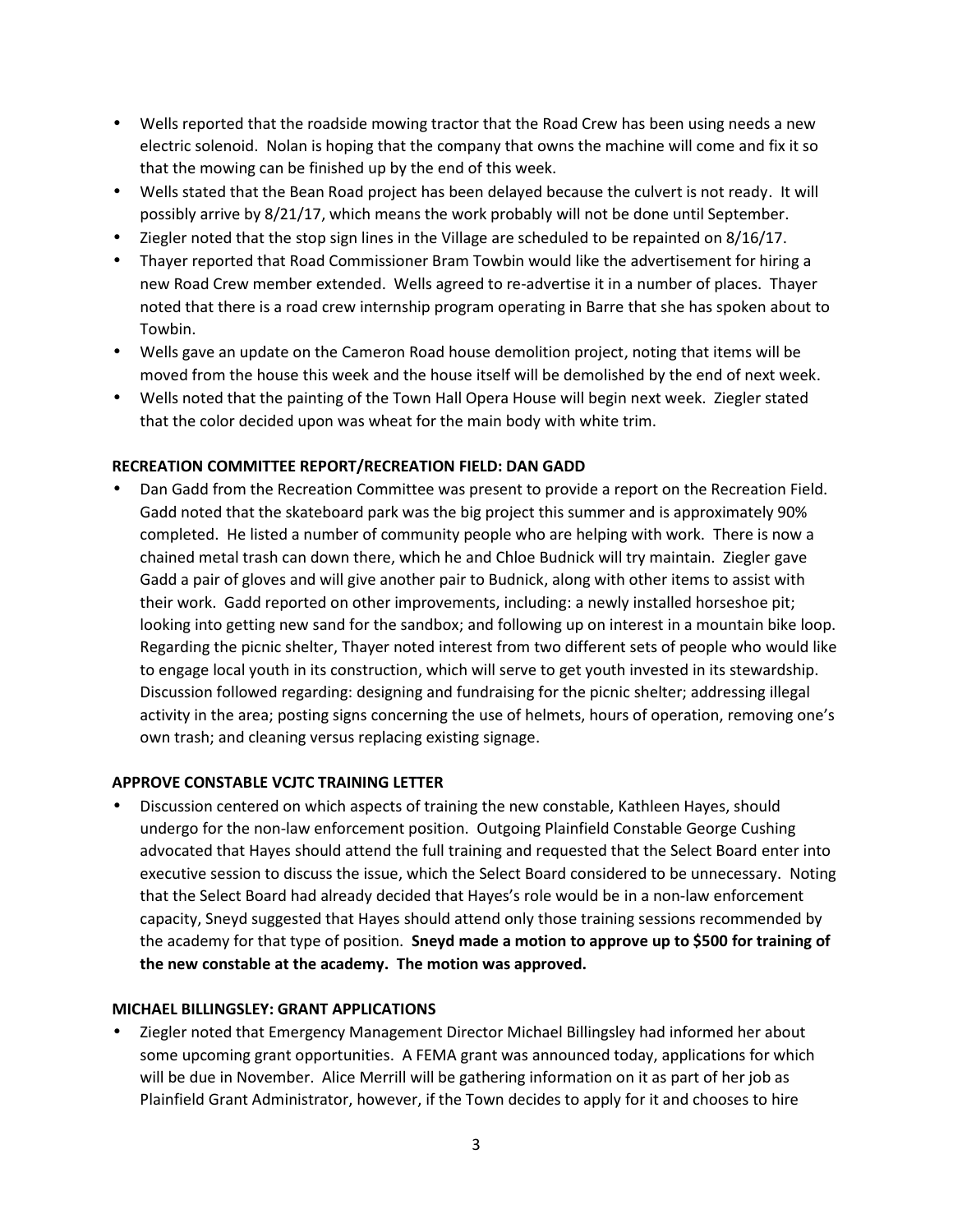Merrill to write it, she would need to compensated above and beyond what she currently is being paid. Billingsley, Merrill, and Central Vermont Regional Planning Commission Planner Laura Ranker may be able to attend the next Select Board meeting to further discuss what would be involved in the application once more information is gathered. Sneyd noted that some grant applications include building the cost of writing the grant into it.

#### **PARTICIPATION AT VLCT TOWN FAIR 10/7 AND 10/8, APPOINT SELECT BOARD DELEGATE**

 Thayer noted the upcoming Vermont League of Cities and Towns Town Fair, scheduled for 10/4/17 and 10/5/17 in Killington, and raised the question of whether a delegate from the Select Board should attend. It was determined that the decision to send Thayer to the event would be made at a later date.

#### **TRAFFIC ISSUES, CONTINUED**

 Regarding what the Town of Plainfield should be doing about traffic issues, Ziegler stated that in discussion with East Montpelier Town Manager Bruce Johnson, she learned that they contract annually with the Vermont State Police from Middlesex to primarily monitor traffic on Towne Hill Road and County Road for approximately 40 hours per month at a cost of \$33,000 per year. Ziegler noted that that figure is approximately four times the amount that the Town of Plainfield spends on patrols. Resident Daniel Hardy was present to again advocate for installing speed bumps by his house on Brook Road. Thayer noted that in order to consider speed bumps, the Select Board would need to hear from the Road Crew and fire and emergency services personnel in terms of how speed bumps would impact their work. Sneyd repeated his proposal that the issue of increasing Town funding for police patrols be presented to the voters in a warned article at Town Meeting, adding that an additional article might also address the issue of installing speed bumps. In addition to consulting with the road and public safety personnel, gathering more information on costs and drainage issues associated with speed bumps, Sneyd suggested possibly scheduling a public hearing to get broader input. Thayer will contact Road Commissioner Bram Towbin and Fire Chief Pat Martin for their input and request that they put together some information for discussion for the first Select Board meeting in September. Sneyd will follow up with Towbin, who also sits on the Central Vermont Regional Planning Commission, which can implement traffic control mechanisms, on the use of speed strips. Sneyd will also obtain information on radar sign costs. Thayer will speak with someone in the Richmond Fire Department regarding his thoughts on speed bumps in terms of their impact on rescue vehicles. Discussion followed on issuing speeding tickets versus warnings, inviting Brett Meyers from the Washington County Sheriff's Department to the first Select Board meeting in September, and Thayer's creation of "drive slowly" yard signs to distribute to the community.

#### **SKATEBOARD ORDINANCE**

 Thayer explained various details in the draft ordinance that she had prepared for review. Discussion ensued regarding simplifying the language in the proposed ordinance or instead creating a policy stating that skateboarding is not allowed on Town streets/roads versus an ordinance. Thayer will further discuss the issue with others as well as streamline the existing language to include the following points: that skateboarders should operate only on the sidewalks, that they should keep a safe distance from pedestrians, that they should cross streets only at crosswalks, and that they do